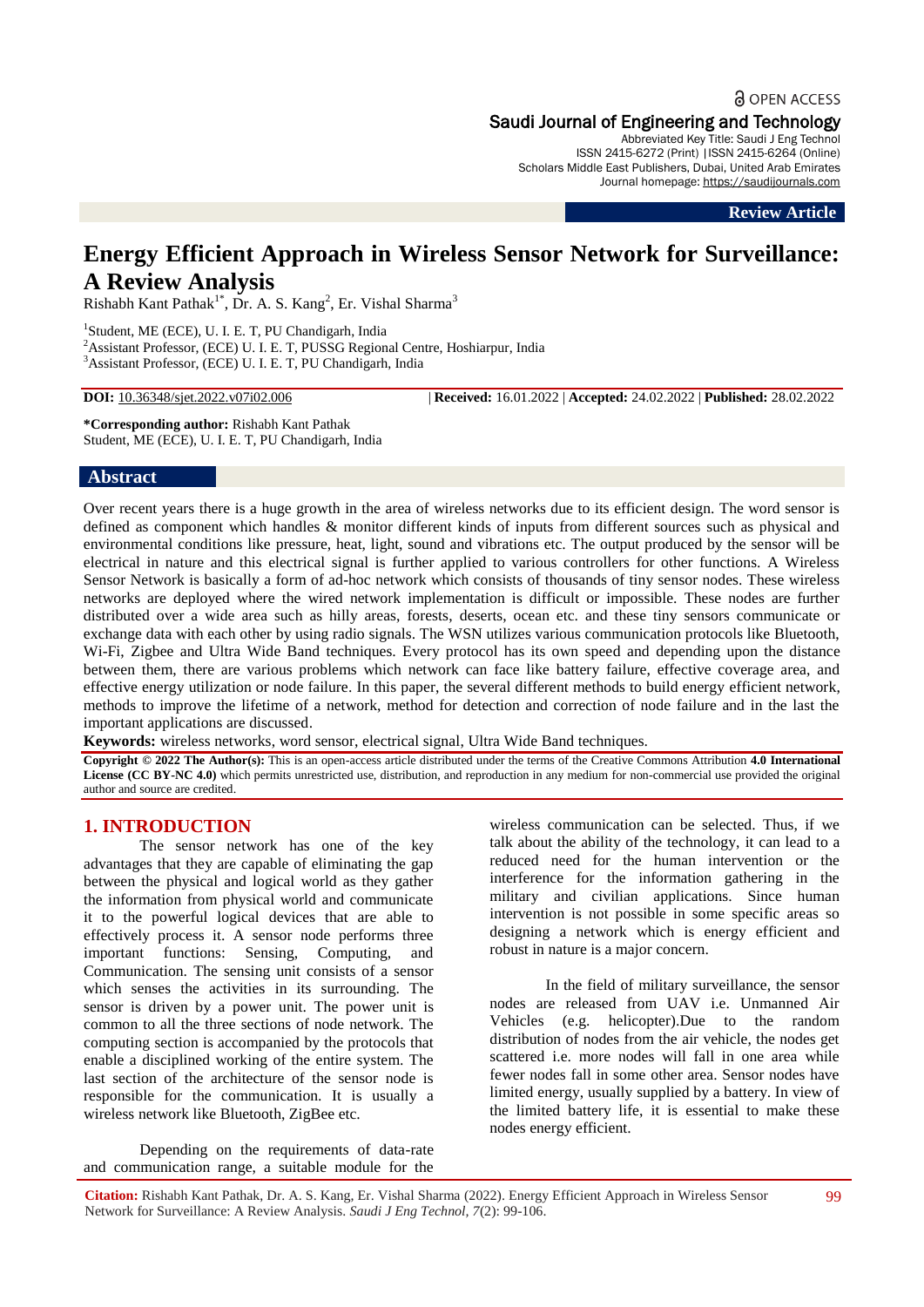#### **2. Problem overview and challenges**

The Wireless Sensor Network is one of the upcoming technologies in the field of wireless communication. There is a very little real-time development for the extent of this technology due to the following reasons: placement of node is a basic building block of a WSN, stated in and the cost of manufacturing is very high. Also, placing a node in remote areas of application is not an easy job and requires a considerable investment in terms of money, manpower, and machine-power. Since they are battery powered, there is no guarantee that node will last for a very long time and continuously sense the phenomenon in their surroundings. Moreover, if there is any damage in the network then the human intervention is practically not possible to remove or repair them. The sensor nodes are deployed in large numbers in remote areas. All these nodes are dependent on each other for the complete success of the network established by them. Even if a single node is faulty or if some problem is there, then the entire network fails. Hence, fault detection, fault tolerance, and the sensor node failure are important to be considered in the design of any WSN. The problem of faulty nodes or failure-prone nodes certainly affects the performance of a WSN.

Chaitanya Maamuni [1] discussed about sensor node failure that how it affects the coverage life of WSN. First of all the question arises when to call a node "faulty node" .So a node is said to be faulty when the data sent by a node to the base station is incorrect. Further faulty nodes can be classified in two types: 1. Permanent faulty nodes

2. Static faulty nodes

The permanent faulty nodes are the nodes in which the faults are present and they cannot be repaired. ultimately needs to be replaced for the proper functioning of the network. Whereas, static faulty nodes can be corrected. The other way of the classification of sensor nodes is software and hardware faults. The software faults are the faults in the software of the system i.e. the programming, the hardware is completely fine, due to improper functioning of the software, these nodes transmit wrong data to the system. In Hardware Faults, the fault is in the node, software part is totally fine, in this case we have to replace the node. The Fault Detection is a mechanism to find out the feasible faults in a working node and recover the node from that fault with the minimum utilization of energy sources and lesser time by using an algorithm method which is simple and easier to implement in the harsh ad-hoc networking scenarios.

Sensor node failure can also be classified in two types: Single node failure and multiple node failure. If in a cluster, all nodes are working and there is fault in only one node, remaining nodes are working. In multiple node failure, groups of nodes are not working.

C. V. Mahamuni *et al*., describes a military surveillance system based on WSN, where the nodes are randomly distributed in the sensor field for such applications because of which the density of nodes in some parts of the area to be monitored will be relatively more and in other areas might be very less. Another problem is the physical access to the sensor nodes in these areas is extremely challenging, so the human intervention is not easy. Thus, the replacement of nodes or recharging their batteries is practically impossible. Thus, it becomes necessary that the nodes deployed in a field should be utilized properly without wasting the power associated with them to achieve an energy efficient network performance.

#### **3. Proposed Techniques**

C. V. Mahamuni [1] discussed the concept of bathtub curve to check the probability of failure of sensor node. The bathtub curve is divided into three sections: decreasing failure rate, constant failure rate, and the last part refers to increasing failure rate. Initially, the rate of the failure is maximum; it decreases slowly to a constant value and after some time, it again starts increasing and reaches to its maximum value. This can be used to model the failure of the sensor nodes and optimize their schedule. The optimization of node-schedule incorporating the fault-tolerant nodes or the failure-prone nodes is based on Total Trip Time (TTT) and Received Signal Strength (RSS) [3]. One cannot completely eliminate the effect of failure on sensor nodes but it can be controlled to a certain extent by using TTT and RSS methodology .The total trip time calculated when the nodes undergo a communication with each other is obtained and then the average value of the same is found out. If the Total Trip Time (TTT) of any node is less the calculated average, then it is likely to be a faulty node. In the RSS-based method, one node is taken as the reference node and RSS of the test node is obtained by keeping both the nodes at the same distance from a common communicating node with the two, the lesser RSS than the theoretically expected and the RSS appearing at the reference node, one can declare that node as likely to be faulty [3]. The above techniques are not apt or suitable for the realtime WSN scenarios as the TTT and RSS of every individual node cannot be found out. The energy usage forms major constraints in the development of WSN. The energy consumption of sensor nodes is divided into following parts: the energy required by the transducer,<br>energy for microprocessor computation and energy for microprocessor computation and communication amongst the deployed nodes. Each of the bit to be transmitted utilizes energy same as needed to execute 800-1000 instructions. Thus, communication is much costlier than computation in a real sense.

Navreeginder Kaur *et al*., [4] presents basic routing protocols. Routing Protocols can be categorized into proactive, Reactive and Hybrid on the basis of type of target applications and Mode of functioning. Proactive Protocol is LEACH (Low Energy Adaptive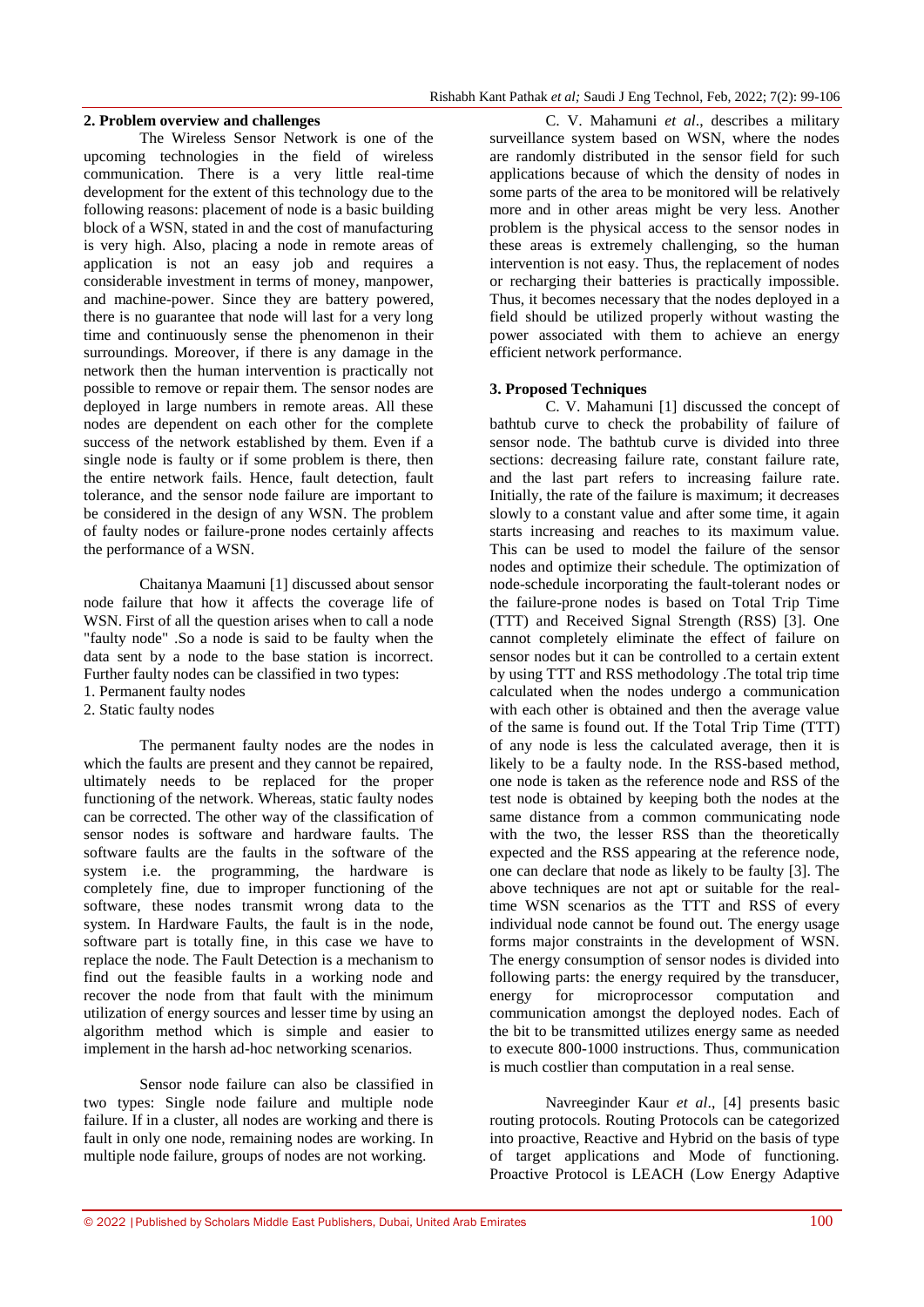Clustering Hierarchy) is a MAC protocol based on TDMA technique. It is combined with general routing protocol and clustering in wireless sensor networks. The purpose of LEACH is to improve the life time of wireless sensor networks by increasing their energy efficiency. In Reactive Protocol, the nodes immediately react if the sensed attribute undergoes sudden changes beyond some threshold value, which is predefined. Threshold sensitive Energy Efficient sensor Network (TEEN) is used where there is a need to instantaneously transmit critical data to the user. Hybrid protocols are the combination of these two proactive and reactive protocols. Their function is to calculate all routers present and then improvisation is done during routing. Adaptive Periodic TEEN (APTEEN) is considered as an instance of Hybrid Protocols as it maintains three different types of queries: First one is one time, in which a view of the whole network is taken in the form of snapshot, second is historical in which analysis of past data values is done and third is persistent in which for a particular period of time and event is monitored [4].

Patnaik Nishan and KTV Reddy [5] present, comparison of various energy efficiency schemes LEACH, TEEN and SEP (Stability Election protocol). The clustering plays an important role in sensor network environment when the routing of data is considered. The randomly deployed sensors will form small groups called as clusters and a node will be appointed as a cluster head, all node send their transmission to the head node and it will be then forwarded to the base station. If each node has equal possibility to become a cluster head, then the total area will be effectively covered for longer time span. This is the basic concept of LEACH (Low Energy Adaptive

Clustering Hierarchy) protocol because of which it can be used in routing as well as coverage schemes.

A SEP (Stability Election Protocol) which is a heterogeneous protocol to stretch the time before the first node actually dies. The probability of the node to become cluster head is weighted depending upon the residual energy of that node. The SEP protocol used for the sensor nodes will increase the stability of the network. A TEEN (Threshold Sensitive Energy Efficient Network) protocol which is the protocol developed for reactive networks and used in temperature sensing application that divides the sensor nodes twice for grouping cluster in order to detect the instantaneous changes in the sensed attributes. Pattnaik Nishan *et al*., [5] highlights, the comparison of the results obtained for average energy of the nodes for all the three protocols, and the average energy of the node drops down to a very less value with increasing number of rounds in LEACH protocol to a very lesser value. The average life of node sharply declines in the next case which shows the requirement of enhancement in the life of node by increasing its energy efficiency as well as stability of the network i.e. sustaining energy with increasing rounds in simulation uniformly.

The SEP protocol performance gives best performance in the terms of average energy of node. The residual levels of energy for a node when it becomes active in sensing and transmitting at its random time till the current time plays an important role in development of any energy efficiency algorithm in sensor networks.

The Protocol performances in terms of node average normalised energy and number of dead nodes are explained graphically [5], where one can clearly see the enhancement in performance efficiency.



**Fig 1: Average energy of node and number of dead nodes for LEACH protocol [5]**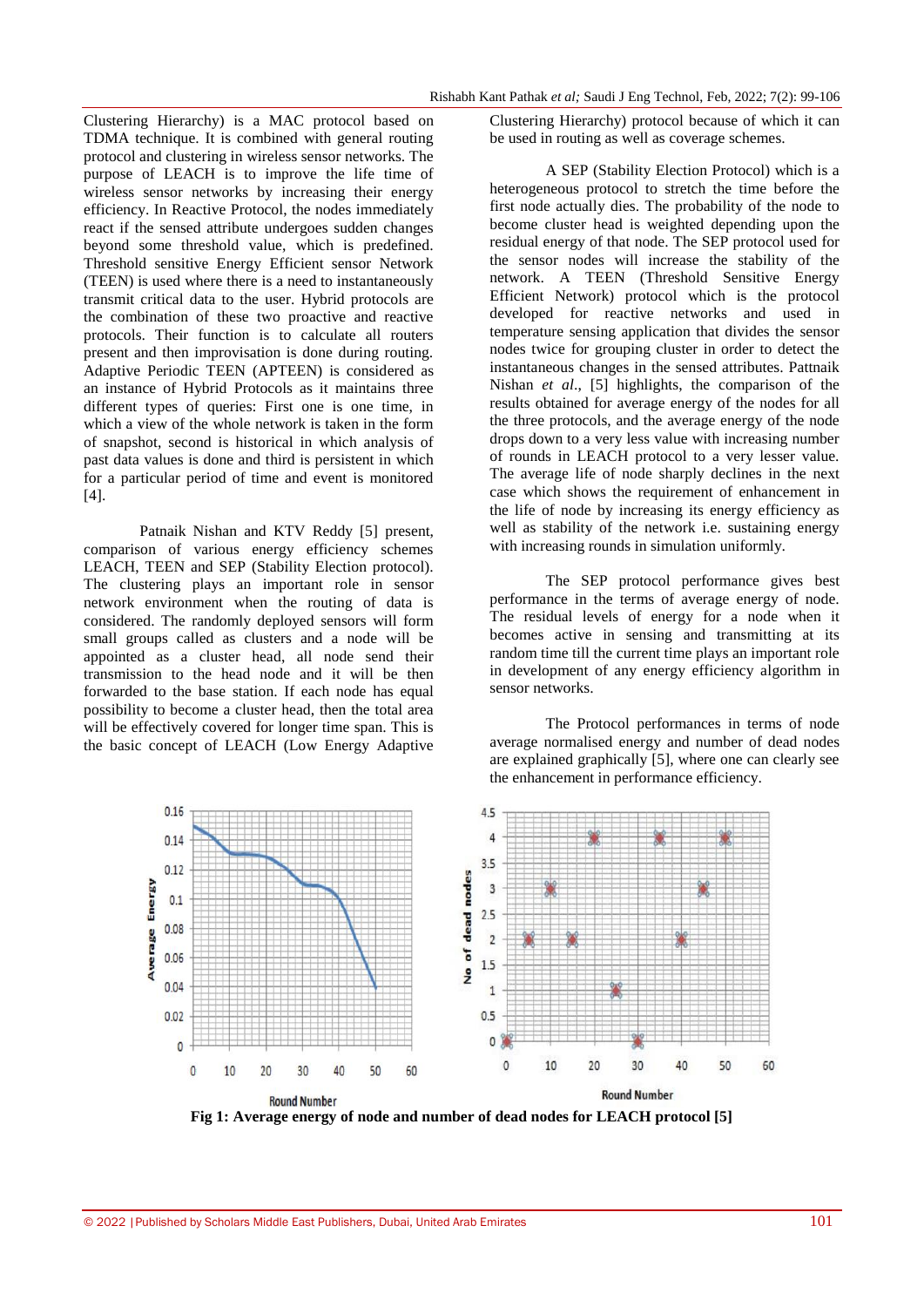

**Fig 2: Average energy of node and number of dead nodes for TEEN protocol [5]**

The results of simulation show that average energy of node in TEEN protocol decreases when the round number increases. The fifty rounds indicate the total simulation time being around 1500 seconds. However, the protocol results are better than the results obtained for LEACH protocol in both the cases i.e. average energy of node and the number of dead nodes.



From these three Figures, it is clearly predicted that sep is better than both LEACH and TEEN protocol. Benzerbadj Ali *et al*., [6] presented energy efficient approach to the surveillance application. In this paper,the authors have considered two kinds of nodes, boundary and non boundary nodes for the simulation analysis. The Boundary nodes have mainly the role of sentry while non boundary nodes act only as relay. When an event is detected by sentry node, an alert is sent to the sink node through relay nodes in order to take the suitable decision. This system take place in two phases, initialization and surveillance. During initialization phase, where all deployed nodes are supposed to be in active mode, neighbourhood discovery is launched. The latter is followed by boundary nodes identification. Once the identification of boundary nodes is finished, non boundary nodes are put in the sleep mode. The Surveillance phase starts immediately after that Simulation results are seen, in terms of energy consumption and percentage of alerts delivered which prove to be encouraging. Indeed, even when all nodes are active, a loss of alerts due to interference effects can be noticed.

Avinash and Vijay Raisinghani [7] used the concept of Random Backoff Sleep Protocol for Energy efficient coverage area and the concept is the probability of neighbouring nodes becoming active is inversely related to the remaining energy level of the current active node. The Random Backoff Sleep Protocol (RBSP) is a probe based protocol which utilizes the information about residual energy level in the active node. So, when an active node has high residual energy, the probability of a neighbouring node turning on is low. Similarly, when an active node has low residual energy, the probability of a neighbour node turning on is high. This will help in balancing the energy consumption among the nodes. Due to this, one can expect the network lifetime to increase substantially.

In the protocol applied for implementation, each node has 10 energy levels depending on its residual energy. The energy level i and the sleeping window SWi, corresponding to the energy level of a node, are shown in the equation below [4].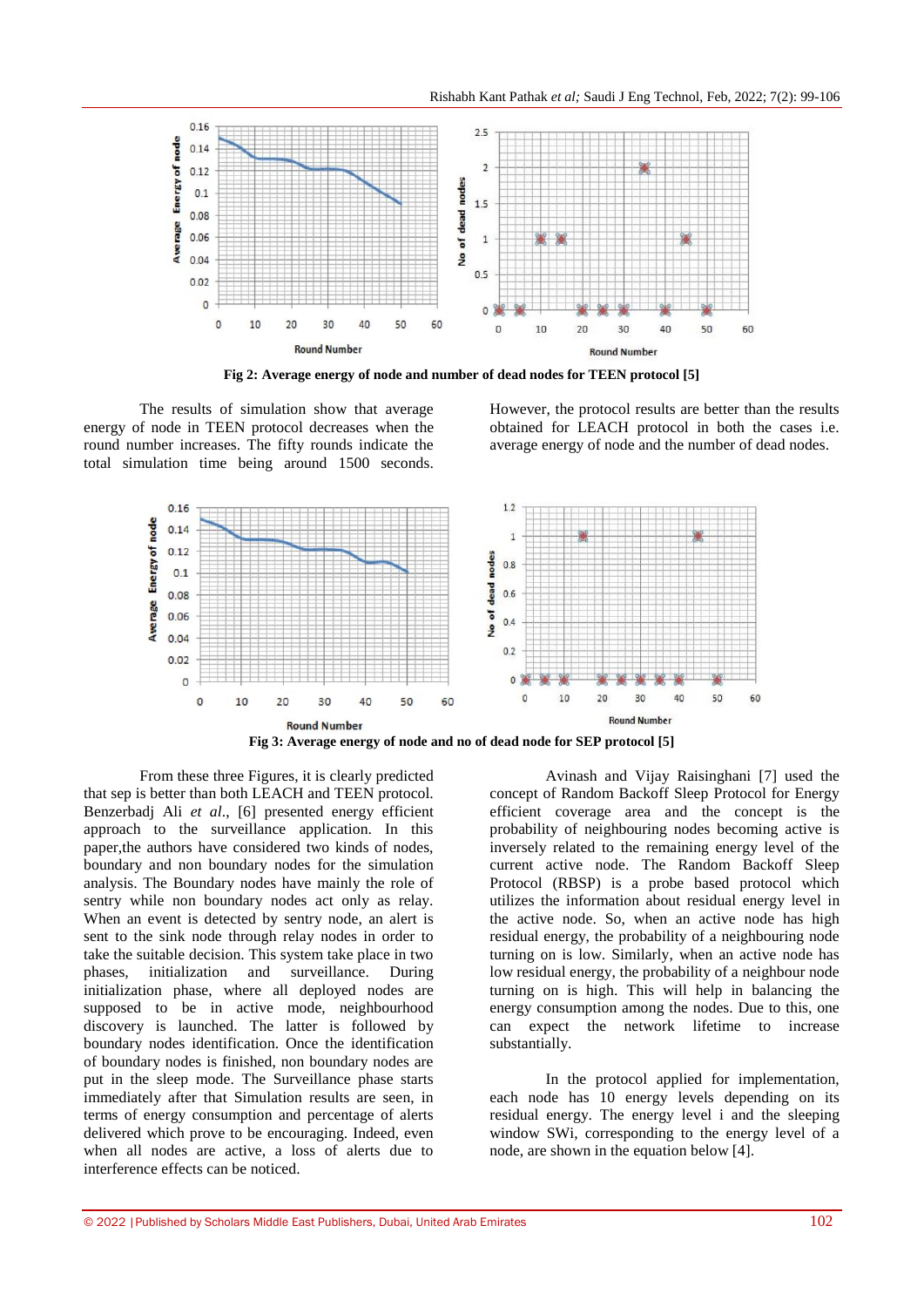$$
i = ceil(\frac{b\%}{10})
$$
  
\n
$$
SW_i = 2^{i}to2^{i-1}
$$
........(1)

Where, b is the battery level of node in percentage. Each node initially starts from energy level  $i = 10$  where its sleeping window is SWi=10 =  $2^{10}$ to $2^{10-1}$ , i.e. (1024-512). When the active node consumes more than 10% of its initial energy, its energy level changes to  $i = 9$  and its sleeping window size decreases to SW  $_{i=9}$  = 2  $^{9}$ to2<sup>9-1</sup>, i.e. (512-256). Similarly, if the active node consumes 20% of its initial energy, its energy level changes to  $i = 8$  and its sleeping window size decreases to SW  $_{i=8} = 2^{8}$ to $2^{8-1}$  i.e. (256-128). In this way, the sleeping window size becomes smaller as the node consumes more power. The Backoff Sleep Time (BST) used by a node based on energy level i is given by [4]:

…………………. (2)

In CV Mahamuni *et al*., [8] the information about the Optimal Backoff Sleep Time algorithm for effective sleep scheduling of sensor nodes is provided. It calculates the sleep time for probing node depending on the percentage of the battery left with active node within its coverage with multiple levels of binning after which the next wakeup is expected. In addition, the maximum allowable latency in the inter-node communication is also incorporated with which variant sleep profiles are obtained for different applications leading to a latency tuned network coverage.

Kuraparthi Tirumala Viswanatha*,* [9] and C. Vijay Kumar [10] have presented the optimal node scheduling based on optimal Backoff sleep and active node failure respectively. The main aim of the work is to achieve energy efficient coverage by increasing the coverage lifetime of the network. This has been accomplished by keeping a minimum number of nodes active in the sensor field and putting the remaining nodes in the sleep state. The important terms for Optimal Backoff sleep protocol are.

- 1. Active state
- 2. Probing state
- 3. Sleeping state
- 4. Dead state

A Node is said to be in active state if it works like a full functioning device, where the transducer will sense it's surrounding and the sensed information will be processed and transmitted to the desired location. All the functions including sensing, processing, transmitting & receiving i.e. communication will take place. A node is said to be in Probing state when the node which is active will continuously transmit some packets to check whether any other node is active within its coverage and if yes it will transit to sleep state. A node is said to be in Sleeping state when the transducer will sense the phenomenon but its output will not be processed and transmitted. Unless any active node interrupts, the wireless module will also not communicate. Hence, the power is saved.

A Node is said to be in Dead state: If the battery is fully drained or the external power supply is cutoff then the node will die. This state is called as dead state. The nodes deployed in the sensor field will be activated by a randomized timer. Once the nodes are active, they will continuously probe their environment to check if any other neighbour node is active within its coverage. If no, then the node itself will remain active otherwise it will decide its sleep time and transit to sleep state. The sleep time is computed based on the following equation:

Sleep Time = Rand  $(M - N)$  x (1-PNF)…………….. (3)

Where

M: Statistical mean of life of a node observed at different number of runs in minutes

N: Life of active node at the time of probing in minutes PNF: Probability of Node Failure (of active node)

The authors [8] have used bathtub curve to calculate the PNF value.



**Fig 4: Bathtub curve [9]**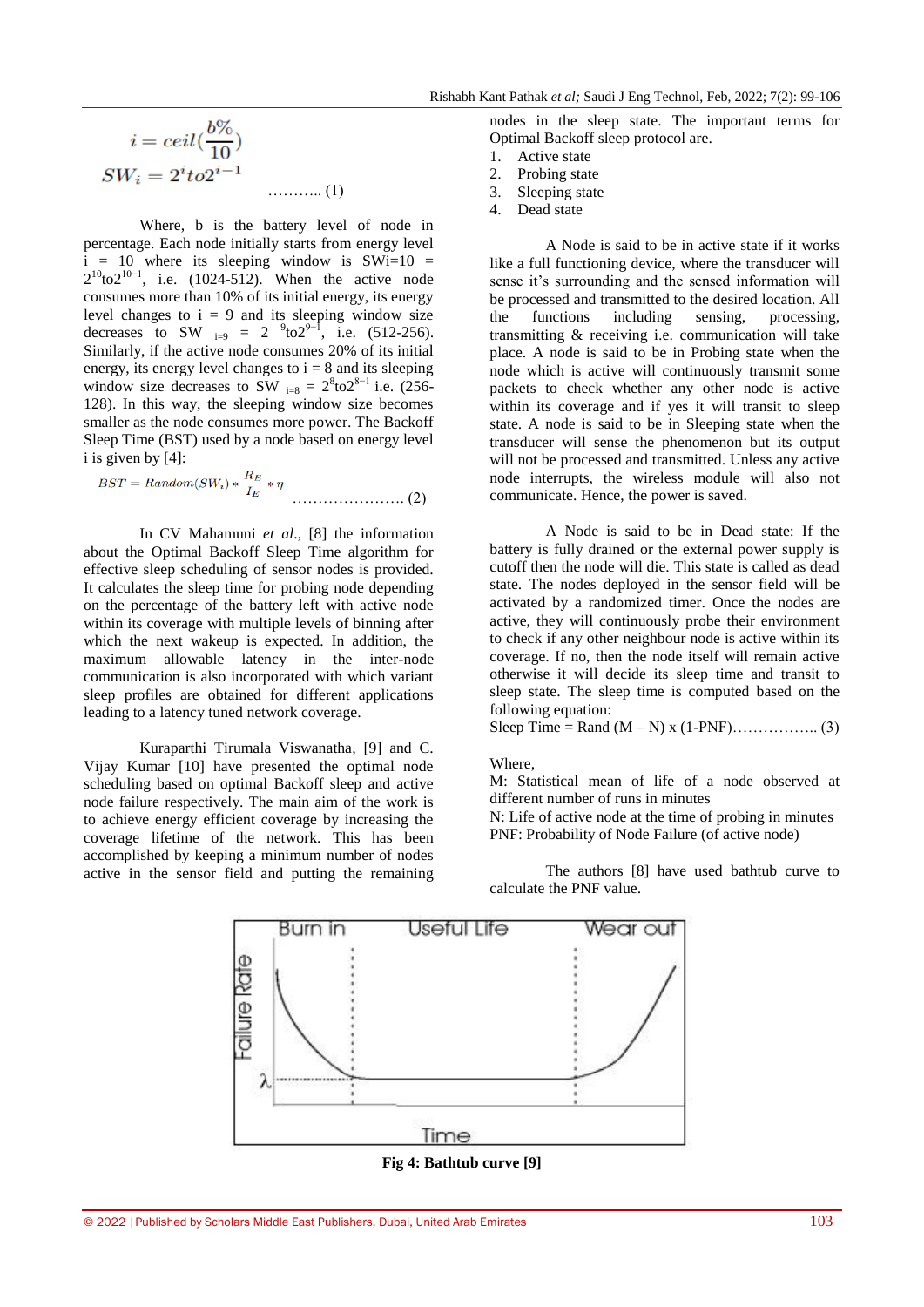All the randomly deployed nodes in the sensor field are activated by a randomized timer after which they will probe their surroundings to check whether there is any active node present within their range or not. If there is no node active, then the probing node will go into the sleep state and continue to be in that state till it fully times out i.e. undergoes the dead state. If there is any active node present within the range of the probing node, the Sleep Duration (SD) will be calculated based on the optimization criterion discussed earlier it will transit to the sleep-state. After SD is over, it will wake up and again go back to the probing state and, the process completes the loop till the dead state is finally reached. There are four states which every node goes through and those are the active states.

Fan Ye., F. Zhong *et al*., [10] presented PEAS, a robust energy-conserving protocol that can build longlived, resilient sensor networks using a very large number of small sensors with short battery lifetime. PEAS extends the network lifetime by maintaining a necessary set of working nodes and turning off redundant ones. PEAS operations are based on individual node's observation of the local environment and do not require any node to maintain per neighbor node state. PEAS performance possesses a high degree of robustness in the presence of both node power depletions and unexpected failures.

Chaitanya Vijaykumar Mahamuni [11] proposed Optimal Backoff Sleep Time Protocol for improvement in network performance by increasing the coverage lifetime. An embedded hardware that resembles a mote has been developed for implementation of the protocol at the virtual level. The various parameters like the average life of node, the radio range of the protocol, the probing time, the probing frequency and the Coverage Lifetime (CL) were observed practically.

Mahamuni, Chaitanya Vijaykumar, and K. T. V. Reddy [12] the results of the software and hardware implementation of Optimal Node Scheduling Protocol (ONSP) based on a new algorithm that optimizes the node schedule based on the randomized sleep assignment and the probability of failure of active nodes

within the range of a probing node. The evaluation based on the simulation carried out in MATLAB and the runtime assessment of the protocol for the performance enhancement of randomly deployed WSNs is presented in the paper.

Parul Tyagi, Surbhi Jain [13] In this paper, we analyze recent routing protocols for wireless sensor network and classify in three types of approaches according to network architecture in WSN. The three main categories on the basis of network structure: Flat, Hierarchical and location based routing protocols. We study tradeoff between energy and communication overhead savings in every routing protocols.

S. Indhumati and D. Venkatesan [14] By using maximum coverage sensor deployment problem, the Coverage achieved only for static nodes. In the proposed system, a Genetic Algorithm is used to deploy Sensor Nodes for the Maximum coverage within the area, where the sensors are of different types. In this work, first analyze the total coverage area the WSN, identify the types of Sensor nodes and Coverage sensing distance, and calculate the coverage sensing distance for the combination of all sensor types based on radius of each node. Improving the deployment of Dynamic nodes for achieving maximum coverage deployment by using Genetic Algorithm. As a result, we were implemented this work in Java. This will show the best performance in coverage and network lifetime.

A. Ali, YK, Jadoon *et al*., [15] his article outlines the military applications of wireless sensor networks (WSN). The combat activities in modern military operations are divided into different categories, which give the requirements and restrictions for wireless sensor networks. The type of sensor and its function can adjust and limit the use of WSN. A WSN military application's capacity depends on various factors, including capabilities of sensors, type of sensors, the architecture of wireless communications, its range, and appropriate data processing. We performed a categorization of WSN applications used in the military according to the strategic scenario and sensor type.

# **4. REVIEW ANALYSIS**

| <b>Title of the Paper</b>         | Author      | <b>Technique Used</b>  | <b>Result</b>                                |
|-----------------------------------|-------------|------------------------|----------------------------------------------|
| Sensor Node Failure Affecting     | C.V.        | PNF, BATHTUB           | Detection of faulty nodes, sleep duration of |
| Coverage of WSNs: An              | Mahamuni    | <b>CURVE</b> method    | nodes                                        |
| Overview                          |             |                        |                                              |
| A Robust Coverage based on        | C.V.        | <b>Optimal Backoff</b> | There is a 10.2% increase in the Coverage    |
| <b>Optimal Backoff Sleep Time</b> | Mahamuni,   | Sleep Time Protocol,   | Lifetime (CL) of the network observed after  |
| in Wireless Sensor Networks       | K. T. Reddy | <b>BATHTUB CURVE</b>   | implementation of the protocol.              |

The preservation of energy and strong energy performance of sensor hubs plays a significant function in building up any real-time application utilizing remote sensor network. In this paper, we discussed about different energy productive methodology for Wireless

sensor organization. WSN is an advancing innovation that shows promising applications both for military and mass public. Other than these applications, vehicle identification and blockage control can be decreased.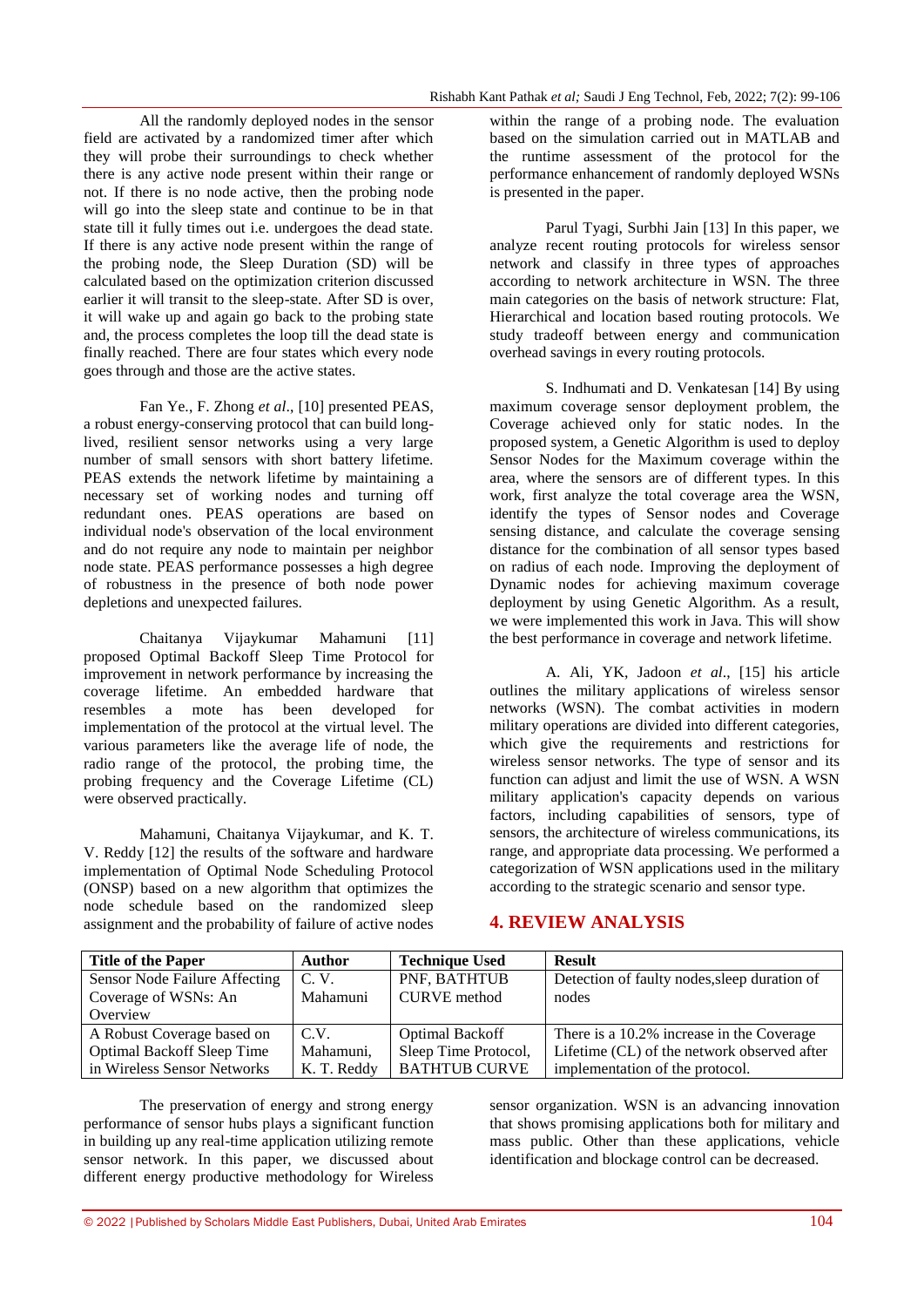| Random Backoff sleep<br>Protocol for energy<br>efficent network coverage<br>in wireless sensor network                          | <b>Avinash More</b>                                     | <b>RBSP</b> Protocol                                             | RBSP maintain adequate number of nodes<br>active for longer period of time .aprrox.12.5%<br>longer                                                                                                                                     |
|---------------------------------------------------------------------------------------------------------------------------------|---------------------------------------------------------|------------------------------------------------------------------|----------------------------------------------------------------------------------------------------------------------------------------------------------------------------------------------------------------------------------------|
| <b>Energy Efficient</b><br>Approach for Surveillance<br>Applications Based on                                                   | Ali Benzerbadja,<br>B. Kecharb, A<br>Bounceur           | GPS, Boundary and<br>non Boundary<br>technique of                | Approach which minimizes energy<br>consumption in order to extend WSN lifetime<br>and insures an acceptable percentage of alert                                                                                                        |
| <b>Self Organized Wireless</b><br><b>Sensor Networks</b>                                                                        |                                                         | placement of node                                                | messages delivered.                                                                                                                                                                                                                    |
| A Military Surveillance<br>System based on Wireless<br><b>Sensor Networks with</b><br><b>Extended Coverage Life</b>             | Mr.Chaitanya<br>Vijaykumar<br>Mahamuni                  | Effective coverage<br>area and efficient<br>protocol technique   | The use of the optimal node scheduling based<br>on the presence of an active node within range<br>of its probing node and the likelihood of its<br>failure for the energy efficient coverage of<br>WSN's for the military surveillance |
| A Review of Wireless<br><b>Sensor Network with Its</b><br>Applications                                                          | Navreetinder<br>Kaur,<br>Tarandeep Singh                | Increasing<br>efficiency by<br>routing protocols                 | Various application of WSN and study of<br>protocols                                                                                                                                                                                   |
| A Relative Study and<br>Analysis of Various<br><b>Energy Efficiency</b><br><b>Schemes in Wireless</b><br><b>Sensor Networks</b> | Chaitanya<br>Mahamuni.<br>KTV Reddy,<br>Nishan Patnaik, | Comparsion of<br>routing Protocols,<br><b>TEEN LEACH</b><br>.SEP | SEP is best among all three                                                                                                                                                                                                            |

The sensor hub malfunction is a basic issue in the distinctive situations of WSN like military zones, disaster relief operations and so forth where there is an irregular arrangement of sensor hubs from air vehicles. The different plans to accomplish energy proficiency in remote sensor organizations were considered and the relative investigation of their execution of them was made.

### **5. Conclusion & Impact of Study**

Ubiquitous Communications through Wireless Sensor Network is a revolutionary concept which aims to provide pervasive, reliable communication and surveillance services wherever required. The energy efficient approach in wireless sensor networks has gained significant interest in academia and industry which continues to attract tremendous research efforts due to new opportunities in the field of wireless networks. This emerging technology is being developed for a wide range of key areas including wireless sensor networks, embedded systems, agent technologies, autonomic communication and above all wireless network information security.

# **REFERENCES**

- 1. http://www.ischolar.in/index.php/CiiTNCE/article/ view/154596. Sensor node failure affecting coverage area of WSN: An Overview By chaitnya mahamuni.
- 2. Mahamuni, C. V. (2016, December). A military surveillance system based on wireless sensor networks with extended coverage life. In *2016 International conference on global trends in signal processing, information computing and communication (ICGTSPICC)* (pp. 375-381). IEEE.
- 3. Reddy, K. T. V., & Nishan, P. (2016). Optimal Backoff Sleep Time based Protocol for Prolonged Network Life with Blacklisting of Failure-Prone Nodes in Wireless Sensor Networks "presented at International Conference on Innovations in information, Embedded and Communication Systems (ICIIECS 2016), Coimbatore, and included in preceding, (pp.808-813) to be published in IEEE Xplore.
- 4. Kaur, N., & Singh, T. (2016). A Review of Wireless Sensor Network with Its Applications. *Int J Compute Sci Info Technol*, *7*(01), 211-214.
- 5. Mahamuni, C., Reddy, K. T. V., & Patnaik, N. A Relative Study and Analysis of Various Energy Efficiency Schemes in Wireless Sensor Networks. *International Journal of Advanced Research in Electrical, Electronics and Instrumentation Engineering (IJAREEIE)*, *4*, 7919- 7923.
- 6. Benzerbadj, A., Kechar, B., Bounceur, A., & Pottier, B. (2015). Energy efficient approach for surveillance applications based on self organized wireless sensor networks. *Procedia Computer Science*, *63*, 165-170.
- 7. More, A., & Raisinghani, V. (2014). Random backoff sleep protocol for energy efficient coverage in wireless sensor networks. In *Advanced Computing, Networking and Informatics-Volume 2* (pp. 123-131). Springer, Cham.
- 8. Mahamuni, M. C. V., Reddy, D. K., & Patnaik, M. N. Optimal Backoff Sleep Time Algorithm for Effective Sleep Scheduling in Wireless Sensor Networks. In *International Conference of Electronics & Communications Systems (ICECS 2016), Coimbatore and included in the preceding* (pp. 375-378).